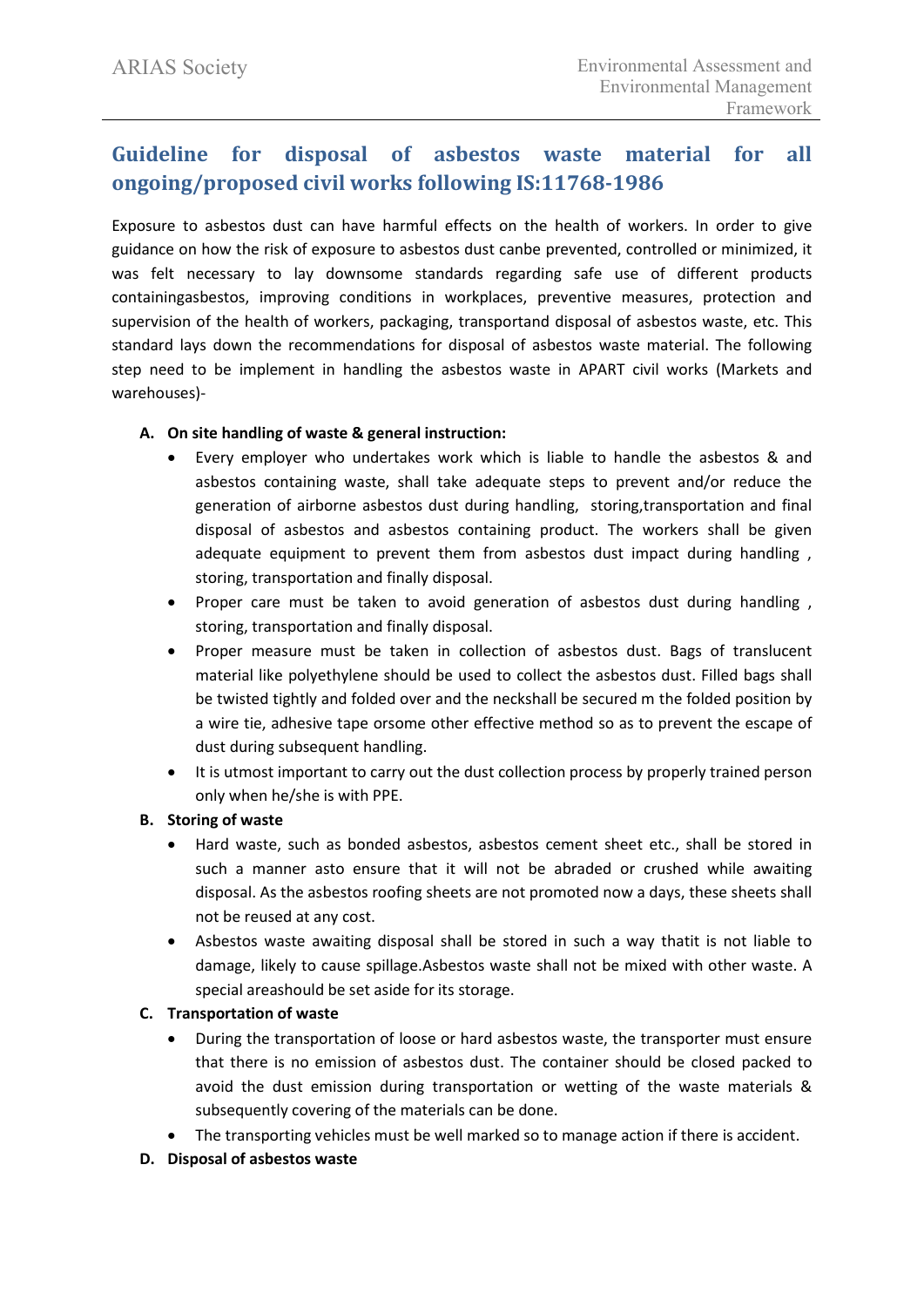- Before a site is used for the disposal of asbestos waste, proper identification by the concern authority (PCBA) is needed for disposal of waste.
- The disposal site chosen shall have vehicular access to the working face or to a hole or trench dug to receive the asbestos waste.
- The waste shall, wherever practicable, be deposited at the foot ofthe working face of the landfill site or at the bottom of an excavation dug for it and proper care shall be taken to prevent spillage,
- When deposited, all waste shall be covered to aacceptable depth, say 200 to 250 mm from surface and no asbestos waste shall be left uncovered.
- Neither any water bodies nor any wet pits shall be used for the disposal of anyasbestos waste.
- The disposal sites for asbestos waste shall be clearly demarcatedand public entry shall be restricted.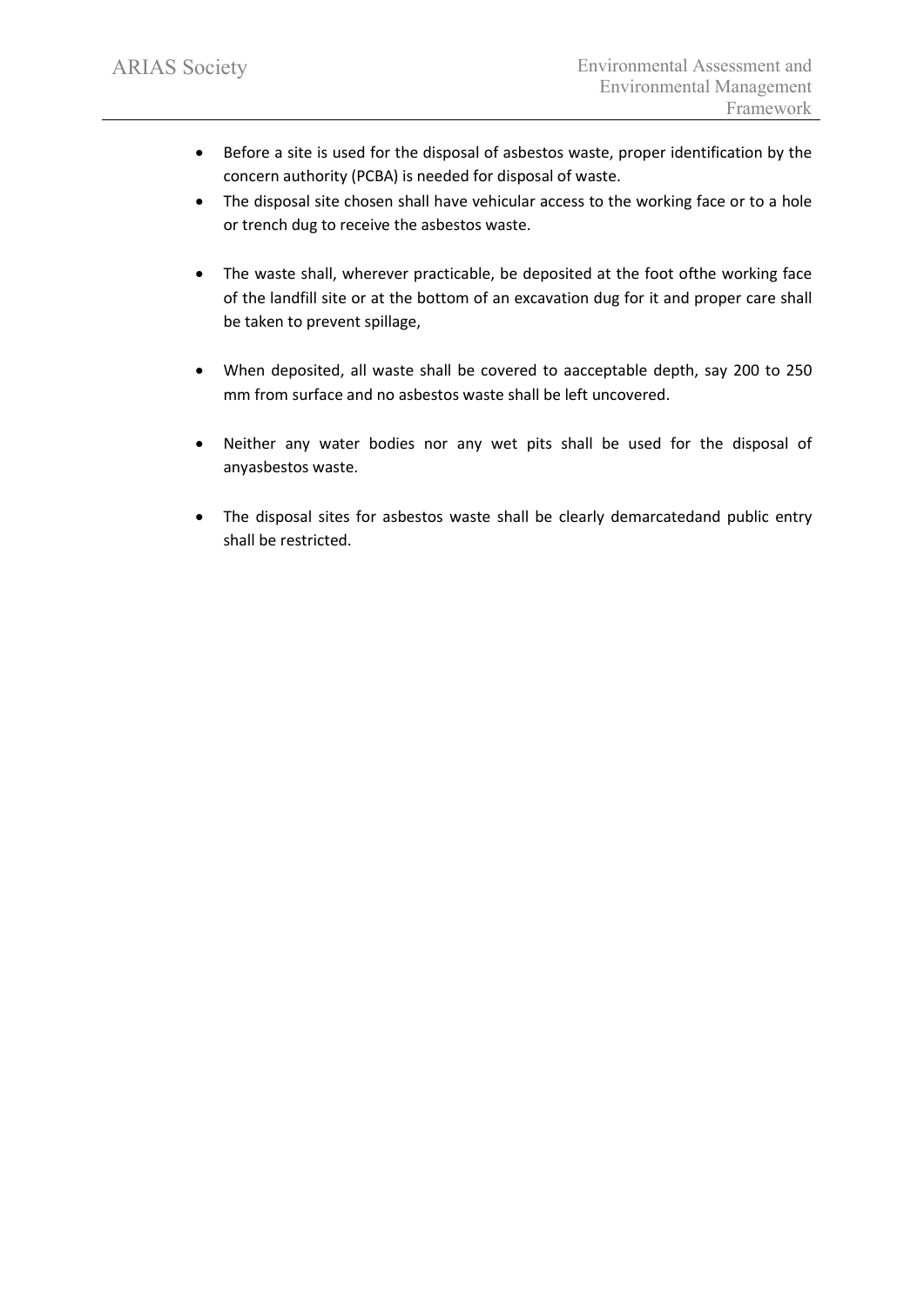## Check list of asbestos waste handling

| Name of sub-project:               |  |
|------------------------------------|--|
| Location of sub-project:           |  |
| <b>Executing Division:</b>         |  |
| <b>Contractor Name:</b>            |  |
| <b>Expected quantity of waste:</b> |  |
| <b>Monitoring Date:</b>            |  |
| <b>Monitored by:</b>               |  |

| On site handling of waste      |                                                                |                   |  |  |
|--------------------------------|----------------------------------------------------------------|-------------------|--|--|
| Sl. No.                        | <b>Observation</b>                                             | Remarks or yes/No |  |  |
| 1.                             | Are workers aware of impact due to asbestos dust and           |                   |  |  |
|                                | fibers?                                                        |                   |  |  |
| 2.                             | Are the workers engaged in asbestos handling works             |                   |  |  |
|                                | working with proper Personal Protective Equipment?             |                   |  |  |
| 3.                             | Is there any measures taken to reduced or to avoid             |                   |  |  |
|                                | generation of asbestos dust while handling waste onsite?       |                   |  |  |
| 4.                             | Is there any source/activity which generates asbestos          |                   |  |  |
|                                | dust? If yes, describe the measure taken to collect the        |                   |  |  |
|                                | asbestos dust.                                                 |                   |  |  |
| 5.                             | Is the asbestos dust collection is carried by trained person?  |                   |  |  |
|                                | If yes, is he/she wearing proper PPE during collection?        |                   |  |  |
| 6.                             | Approximate amount of asbestos waste to be disposed off        |                   |  |  |
| <b>Storing of waste</b>        |                                                                |                   |  |  |
| 1.                             | Are the asbestos wastes stored separately from other           |                   |  |  |
|                                | waste?                                                         |                   |  |  |
| 2.                             | Is there any cover over the asbestos wastes?                   |                   |  |  |
| 3.                             | Is the asbestos waste storing site sufficiently barred to      |                   |  |  |
|                                | avoid crushing by any means?                                   |                   |  |  |
| <b>Transportation of waste</b> |                                                                |                   |  |  |
| 1.                             | Is transportation of asbestos waste is required from its       |                   |  |  |
|                                | source to disposal site? (if no, no need to fill other remarks |                   |  |  |
|                                | of transportation of wastes)                                   |                   |  |  |
| 2.                             | Is the waste transported in container? If yes, is the          |                   |  |  |
|                                | containers are air tight?                                      |                   |  |  |
| 3.                             | If the asbestos wastes are transported by vehicles, is it      |                   |  |  |
|                                | covered enough to stopped the emission of dust during          |                   |  |  |
|                                | transportation?                                                |                   |  |  |
| 4.                             | What are the measures taken to reduce the dust emission        |                   |  |  |
|                                | while transporting wastes?                                     |                   |  |  |
| 5.                             | Is the vehicle well demarked about what it contain while       |                   |  |  |
|                                | transporting?                                                  |                   |  |  |